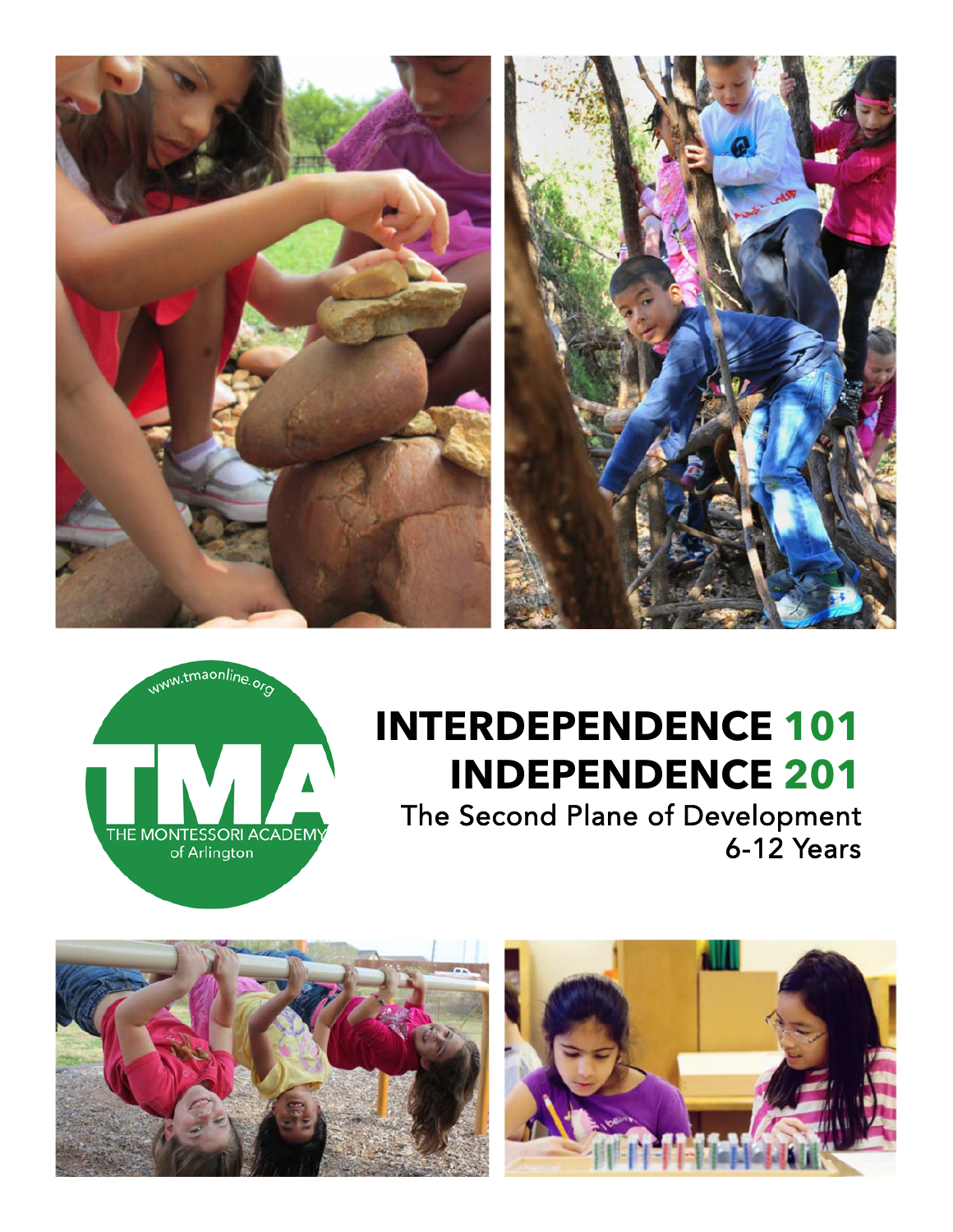This publication is the second part of our series on Interdependence. The foundations of interdependence can be found in the guide for the first plane of development. Following is an extension of building interdependence in a 6–12 year-old child with Montessori experience.

#### **WHAT IS INTERDEPENDENCE?**

Sympathy, generosity, charitable donations, service, sharing, etc. It also encompasses grace and courtesy and conflict resolution. In other words, all the behaviors required to be a productive member of society when the child is grown.

## **HOW IS THE 6—12 YEAR-OLD CHILD DIFFERENT THAN THE 0—6 YEAR-OLD?**

From 0–6 years, a child learns by absorbing the environment around him. At 6 years of age, Montessori noticed a significant change in the focus and direction of their development. The child shifts from individual formation to development of social beings. They are building their moral compass and learning the rules of social engagement. The questions they ask shift from "What is that?" to the more probing questions of "How? When? Where?". They have developed the ability to reason and are searching for the relationship between facts. At the same time they begin to distance themselves from their family, they also engage in that dreaded behavior of "tattling." This behavior is simply the child clarifying right and wrong. They are very interested in using the facts available to come to their own conclusions about what things are right and wrong. After some time, they define their moral values leading to the birth of their sense of justice.

# **WHAT IS OUR ROLE AS PARENTS?**

The most important thing we can do is continue to role model and guide our children. The difference now is that your child is watching what you do and comparing it to what you say. (Uh-oh) This is when saying that caring for others is a priority is not enough. You need to model it for them and hold them to high ethical standards. This may mean helping them honor a commitment to a team or stand up for a friend who is being bullied.

# **WHY DOES IT SAY INDEPENDENCE 201 ON THE COVER?**

The 6–12 year-old child is now physically independent, for the most part. The second part of independence is setting limits for our child. Limits at this age begin to reflect the values of your family and the moral expectations for your child. How do you react to external authority? Do you obey laws, like no texting and driving? How do you show gratitude? All of these examples you set are teaching your child how to react in similar situations.

# **WHAT LIMITS SHOULD I SET?**

Setting limits is an art that is ever-evolving and personalized to your child. What works for some, may not work for others. All parents set some limits in common. These limits, like curfews, usually ensure the safety of our children. At TMA, we set limits with the goal of producing a productive, caring community citizen who is able to handle external authority. We offer choices within the limits and allow them to experience the consequences of their choice. Basically, we hope to produce children with a strong moral compass who are kind, generous, and gracious. We encourage you to set limits and consequences together as a family.

The following page provides some strategies to reinforce the ideals we are working on in the classroom. For further information, your child's classroom teacher is a wonderful resource of information and knows your child very well.

**Teach children limits with love or the world will teach them without it.** 

 **̶ Maria Montessori**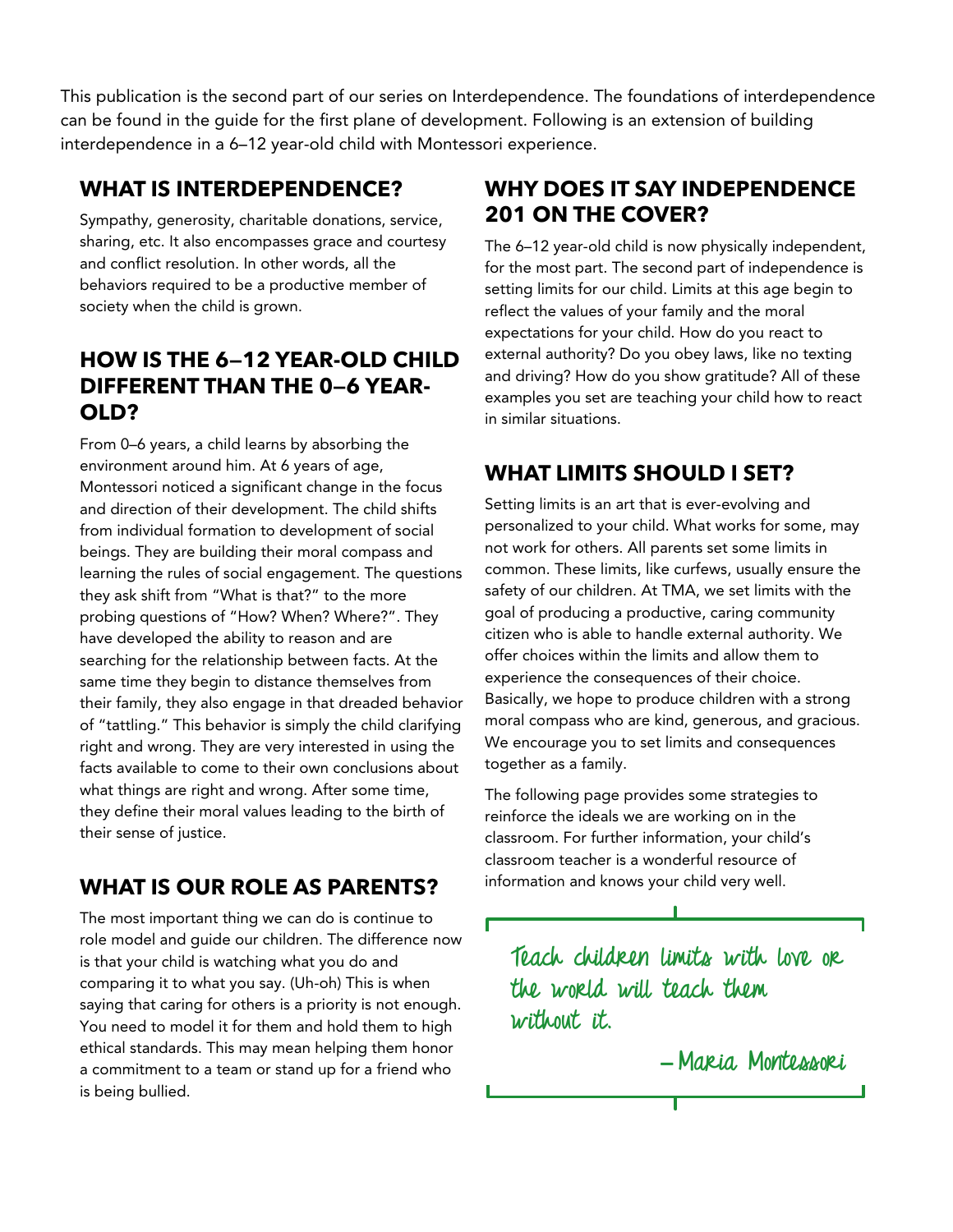|                                                                               | Why?                                                                                                                                 | How?                                                                                                         | <b>Try This:</b>                                                                                                                                                                    |
|-------------------------------------------------------------------------------|--------------------------------------------------------------------------------------------------------------------------------------|--------------------------------------------------------------------------------------------------------------|-------------------------------------------------------------------------------------------------------------------------------------------------------------------------------------|
| Make caring for<br>others a priority.                                         | Children need to learn<br>to balance their needs<br>with the needs of<br>others.                                                     | Let them know it's<br>important.                                                                             | Make sure children always address<br>others respectfully.                                                                                                                           |
|                                                                               |                                                                                                                                      | Encourage them to work<br>out problems before<br>quitting a team, band, or a<br>friendship.                  | Emphasize caring when you talk with<br>teachers about school performance.                                                                                                           |
| Provide<br>opportunities for<br>children to practice<br>caring and gratitude. | Becoming a good<br>person won't happen<br>on its own. Children<br>need to practice caring<br>for others and<br>expressing gratitude. | Daily repetition-helping a<br>friend with homework,<br>pitching in around the<br>house, etc.                 | Only acknowledge uncommon acts of<br>kindness.                                                                                                                                      |
|                                                                               |                                                                                                                                      |                                                                                                              | Talk to them about caring and<br>uncaring acts they see on TV or about<br>acts of justice and injustice they hear<br>about in the news.                                             |
|                                                                               |                                                                                                                                      |                                                                                                              | Make gratitude a daily ritual in your<br>family. Express thanks for those who<br>contribute to us in large and small<br>ways.                                                       |
| Expand your child's<br>circle of concern.                                     | It's important to teach<br>them to care for people<br>outside their immediate<br>family and friends.                                 | Help them consider<br>others' perspectives.<br>Include people who are<br>vulnerable.                         | Encourage them to care for the<br>vulnerable, like a teased classmate.                                                                                                              |
|                                                                               |                                                                                                                                      |                                                                                                              | Use conflict (including sibling conflict)<br>to practice trying on the perspectives                                                                                                 |
|                                                                               | Children need to learn<br>to consider the<br>perspective of people<br>they interact with daily.                                      | Help them consider<br>how their decisions ripple<br>out and impact different<br>members of the<br>community. | of others.                                                                                                                                                                          |
|                                                                               |                                                                                                                                      |                                                                                                              | Make sure they are friendly and<br>grateful with everyone, like bus<br>drivers and waitresses.                                                                                      |
| Be a strong role<br>model and mentor.                                         | Children learn ethical<br>values by watching and and fairness.<br>thinking through the<br>actions of adults.                         | Practice honesty, caring,                                                                                    | Model caring by doing community<br>service, with or without your child.                                                                                                             |
|                                                                               |                                                                                                                                      | Acknowledge mistakes<br>and flaws.                                                                           | Give your child an ethical dilemma at<br>dinner or ask them to share dilemmas<br>they have faced.<br>Use news stories to encourage them<br>to think about other children and the    |
|                                                                               |                                                                                                                                      | Respect children's<br>thinking and listen to their<br>perspectives.                                          |                                                                                                                                                                                     |
| Guide children in                                                             | The ability to care for                                                                                                              | Teach children that all                                                                                      | hardships they face.<br>Practice calming down: ask them to                                                                                                                          |
| managing negative<br>feelings.                                                | others may be<br>overwhelmed by<br>feelings of anger,<br>shame, envy, etc.                                                           | feelings are OK, but some<br>ways of dealing with them<br>are not helpful.                                   | stop, breathe in through their nose<br>and exhale through their mouth, and<br>count to five. Practice when they are<br>calm so you can remind them when<br>they are becoming upset. |

#### **IDEAS FOR ENCOURAGING INTERDEPENDENCE IN YOUR CHILD1**

1 Summarized from information provided by the Making Caring Common Project.